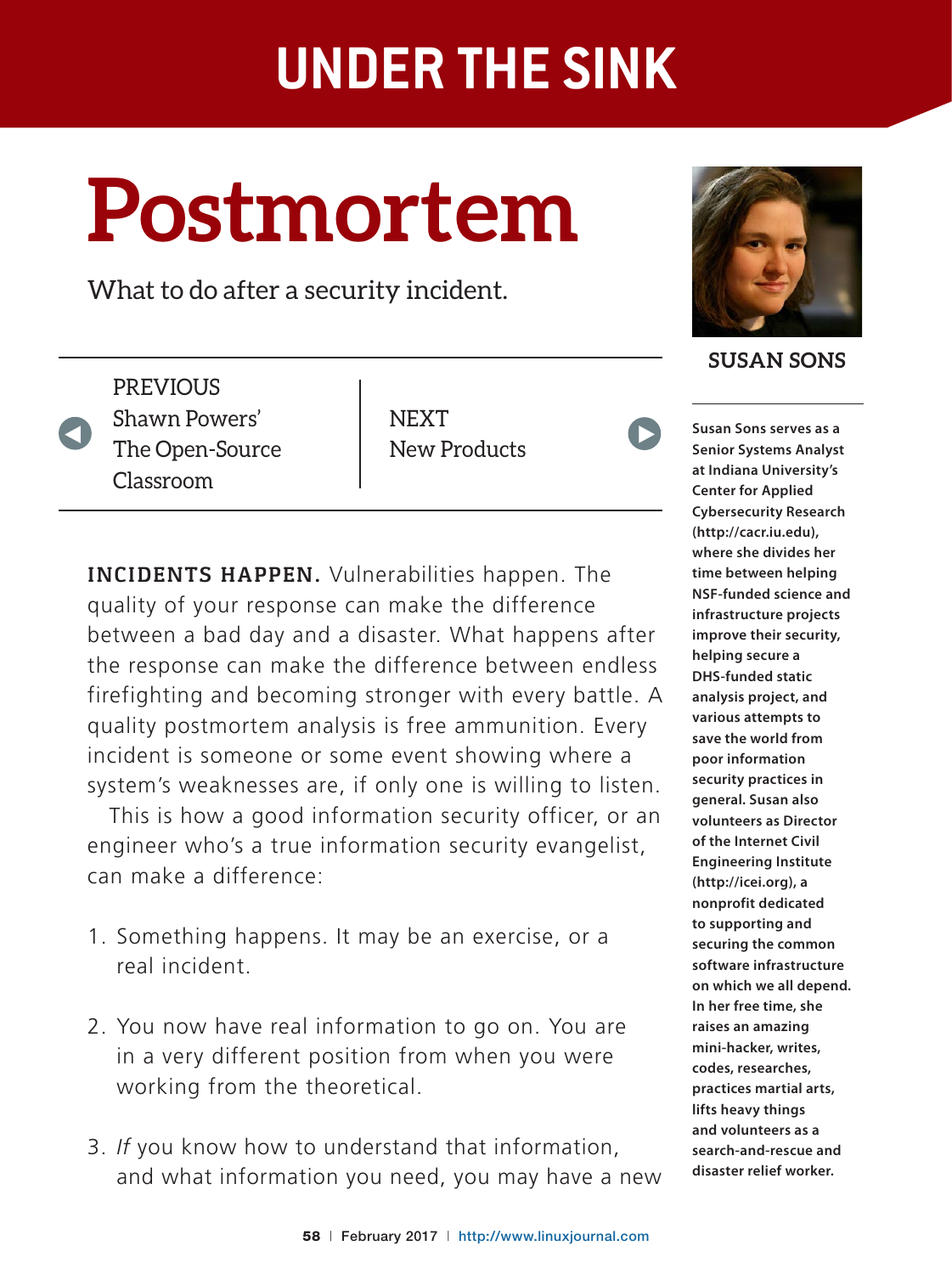**Postmortem mistakes can have long-term implications, but they also can take a long time to identify. A bad postmortem feels just as satisfying as a good postmortem to someone who doesn't know the difference.**

understanding of the project or organization's security needs. Even if this is only confirmation of what you knew before, it is important because...

- 4. This information and analysis, if communicated effectively, especially in the aftermath of an incident, can be a powerful tool for fixing problems.
- 5. Next time around, the organization will be a little more on its game, and another set of weaknesses can be shored up. Every iteration makes the organization stronger.

# **How to Sabotage Your Postmortem**

Postmortem mistakes can have long-term implications, but they also can take a long time to identify. A bad postmortem feels just as satisfying as a good postmortem to someone who doesn't know the difference. Unfortunately, it fills a team-or a whole organization-with false beliefs, missed opportunities and bad data, eroding its ability to mature its security. These erosions are small individually, but like water lapping up against a beach, they eventually aggregate. Learn these anti-patterns and be certain to recognize them.

**Play the blame game.** Yes, some incidents are clearly one person's fault. Most of the time though, there's plenty of blame to go around. Blame is an out that makes it too easy to ignore systemic problems, and looking for someone to punish makes valuable sources of information go silent. Deal with personnel issues separately from incident postmortem, except in cases of actual malicious insider attacks.

**Stop at the vulnerability.** Calling it quits once you've found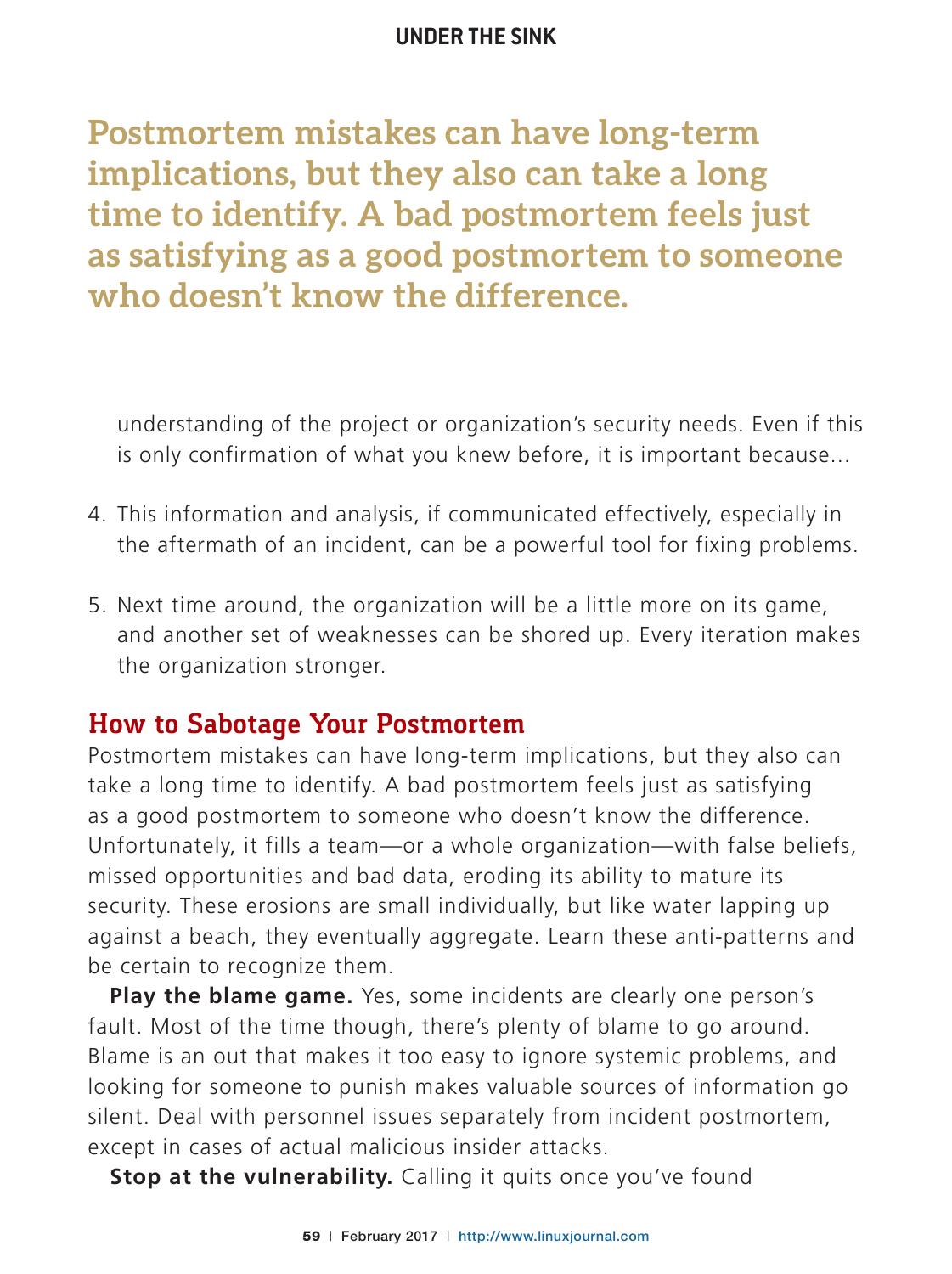something to patch or a configuration to change is perhaps the most common mistake. In the best of cases, looking deeper can confirm what's working and what isn't. In the majority of cases, there is more than one cause to be found. Don't stop looking once you've found something; poke in all the corners first.

**Stop at the forensics.** Another common mistake is to look for signs of technological vulnerability or compromise, such as incorrect firewall configurations, software bugs, rootkits and so on without looking at the bigger picture of what may be causing those things to happen. Poor software engineering practice or inadequate tools for engineers will raise the incidence of bugs. So will overwork and poor morale. Similarly, a lack of configuration management for systems can cause mistakes due to forcing administrators to repeat processes by rote many times.

# **What Actually Works**

See failures as information. Every failure, including not having enough information to do a proper postmortem, is itself information. Do not lose sight of this. If you find yourself at a loss in a postmortem, start looking at what you would have needed to do a postmortem that you don't have. That is your first lesson learned.

**Treat "root cause" as an adjective.** There's never only one root cause, because if there is only one root cause, the other root cause is "we failed to practice fault tolerance by implementing defense in depth". Root cause analysis is the act of finding root causes, plural, not the search for a single root cause.

**Go back to first principles.** In my day job at Indiana University's Center for Applied Cybersecurity Research (http://cacr.iu.edu), we've been working on a set of seven principles from which cybersecurity in general can be derived (http://cacr.iu.edu/principles). First principles work in reverse as well: they are not only a tool for performing information security, but also for figuring out how information security failed.

- **Comprehensivity.** Was there a system no one knew about? Was a risk being ignored? Comprehensivity failures tend to be failures of scope.
- $\Box$  **Opportunity.** Did something go unmaintained because the burden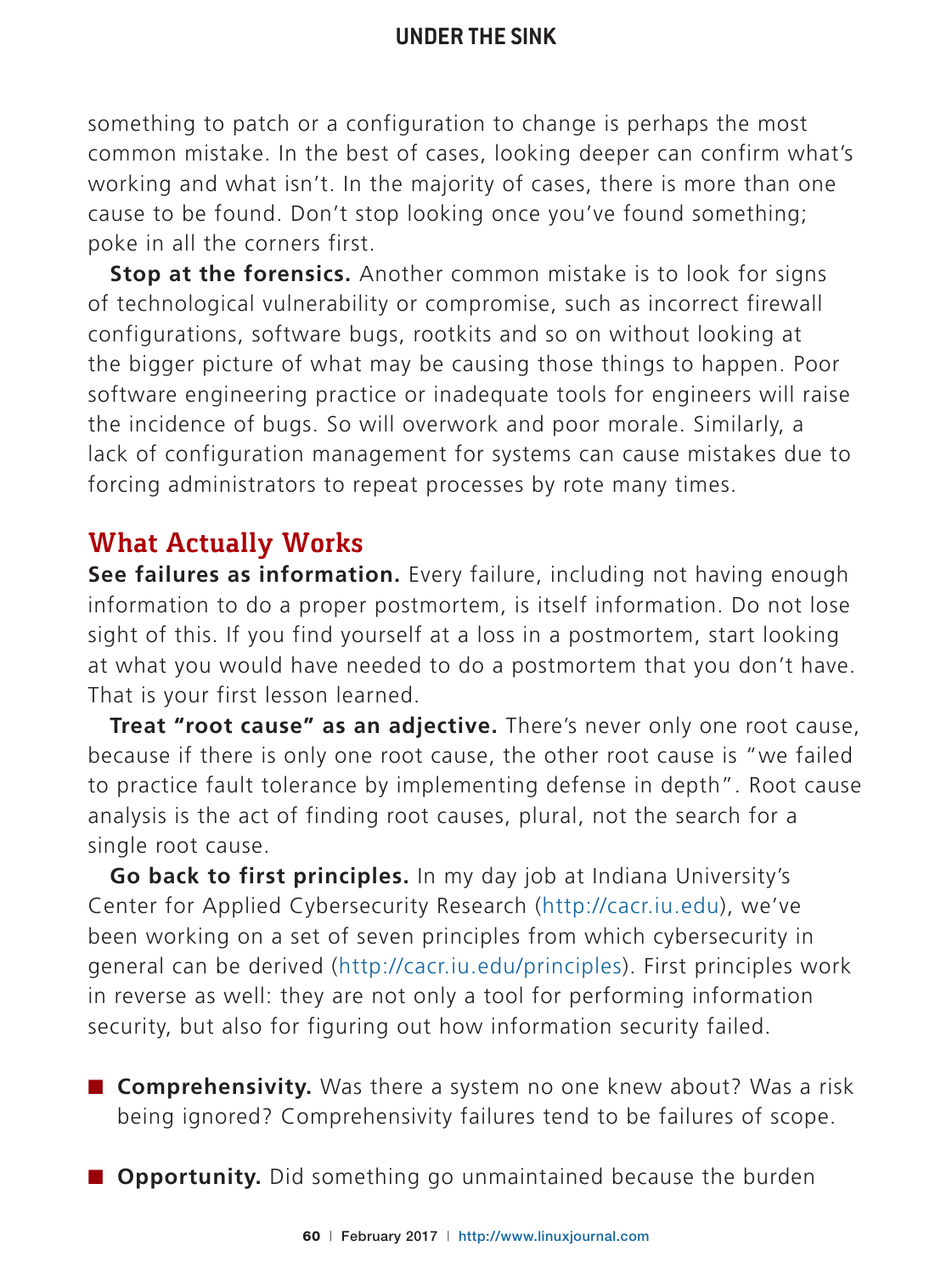was placed on under-resourced in-house staff instead of using well maintained common tools? Were staff under-trained so that they didn't recognize something they should have? Was no one staying abreast of current threats?

- **Rigor.** Was the organization caught out by assumptions that weren't being verified? Did monitoring fail? Was something not specified clearly enough to ensure that everyone was on the same page? Was automation not put in place to ensure that repetitive tasks were not done precisely and consistently across time and space?
- **Minimization.** Was something a bigger target than it needed to be? Were there more ways in, or more moving parts, than there needed to be? Could something become easier to protect by eliminating or shrinking some part of it?
- **Compartmentation.** Did someone or something have access that it didn't absolutely need? Did isolation fail? Was cryptography not implemented appropriately? Were monolithic systems and processes used when things could have been segmented from one another? Were interfaces between systems or components of systems unclear or overly complex?
- **Fault tolerance.** Was there a single point of failure? Was there a credential that wasn't cheap and easy enough to revoke, so it wasn't replaced when it should have been? Was something built or configured with the assumption that bad things wouldn't happen to it?
- **Proportionality.** Was security, or any systems or software decision, made in isolation, without considering the environment as a whole? This one can be a killer—when security interferes with getting the job done, people will circumvent it. When security is too expensive, no one will implement it. When a business case hasn't been made relative to other risks, the organization won't know what security to invest in and may invest in none at all because doing all information security controls is untenable.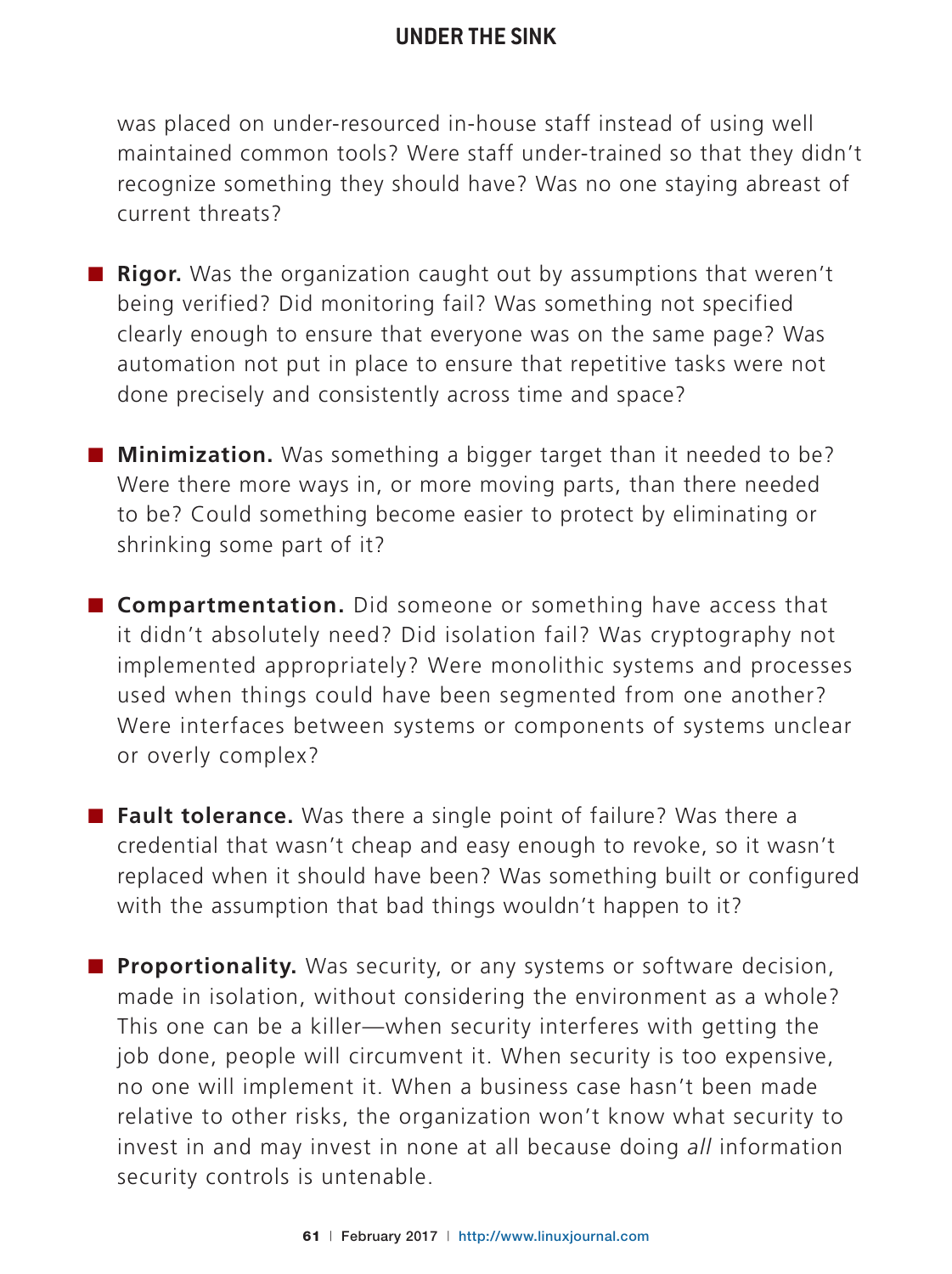**It is extremely hard to advocate for resources to be put into security in any organization, because resources are always limited and prevention is impossible to quantify.**

It takes time to work with and learn to use the principles for analysis, but it's worth doing so. They are invaluable in flexing one's brain around whatever problem comes along, instead of learning types of problems one at a time. Each principle has much more to it than these brief examples, but the examples here should provide a starting point for how they may crop up in an incident postmortem.

## **Lessons Learned**

Here are a few things I've learned through years of doing postmortem analyses.

**There will be more bugs.** There always will be more bugs. Sometimes the right answer really is "patch it and move on". However, one should not move on without asking whether one can become more robust. Could patching happen faster in order to prevent future compromises? Is there a secondary control that could be put in place so that a vulnerability in one component doesn't equate to a vulnerability in the system as a whole? How can fault tolerance be increased? Is there adequate monitoring for appropriate response? If the bug is in software you maintain, is the bug just a bug, or is it the result of engineering practices that are holding back your engineers or deeper architectural problems that should be cleaned up in a refactor?

Getting a patch out is nice, but eliminating classes of problems, rather than the one problem that came to your attention, is how a system or organization becomes more mature and more secure in a meaningful way over time.

**An incident is proof, and proof is leverage.** It is extremely hard to advocate for resources to be put into security in any organization, because resources are always limited and prevention is impossible to quantify. When there is an incident, you have something concrete in your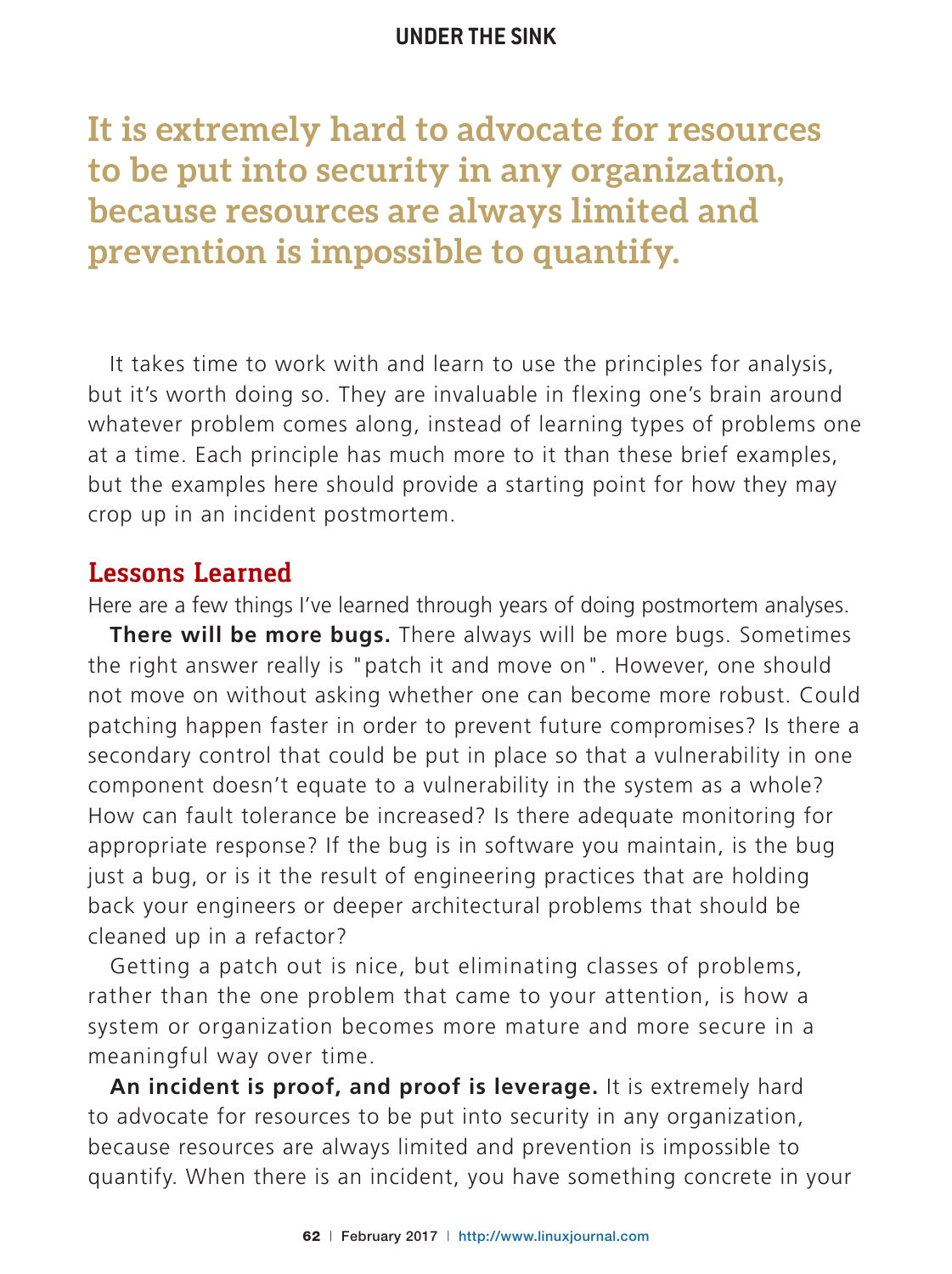hands, *if* you know how to use it effectively.

Do not fall prey to the temptation to make every incident into a moral panic. Overblown scare tactics just serve to deafen others to the security team's constant cries of disaster. Save that for when the sky really is falling. Instead, look at what the incident cost to mitigate or what specifically was headed off. Look at what underlying problems were revealed, and what the aggregate cost would be of more incidents like this if the underlying problems are not fixed. Speak in risk vs. reward, and have dollar figures and time estimates at hand, even if they are a bit rough. Think about other organizational costs and benefits too, including changes in time to market, personnel turnover, reputation, liability and so on.

**Do not provide a laundry list.** If you ask for more than the decisionmakers can take in, you have lost them. Do not drown them in minutia. They want to hear about the details of the build system's server components about as much as you want to hear about the components of the next shareholder meeting report. Perhaps less. There are entire books on clear communication and working with management, so I won't try to reproduce them here. Please go read one or two of them.

**Keep track of change over time.** Security professionals, and technologists in general, tend to be problem-solvers by nature. We focus on things that are broken. Not only can this make us seem negative to others, but it can cause us to appear like we're treading water rather than truly making progress, sometimes even to ourselves. Each postmortemwhether of an exercise or actual vulnerability/incident—can be leveraged to spur incremental improvement. Getting the most out of this aggregate requires knowing what the aggregate is.

Concretely demonstrating how security has improved year over year will improve team morale, protect security resourcing and autonomy, help leadership see security as a concrete, tractable problem rather than an infinite and nebulous one, and help the person pushing the security envelope stay sane. Also, if that year-over-year picture isn't a solid improvement in maturity, it's better to know that so you can triage the problem. Whether it's a lack of support, lack of training or something else, find a way to do better. No security is perfect. Strive to do better than your past self.